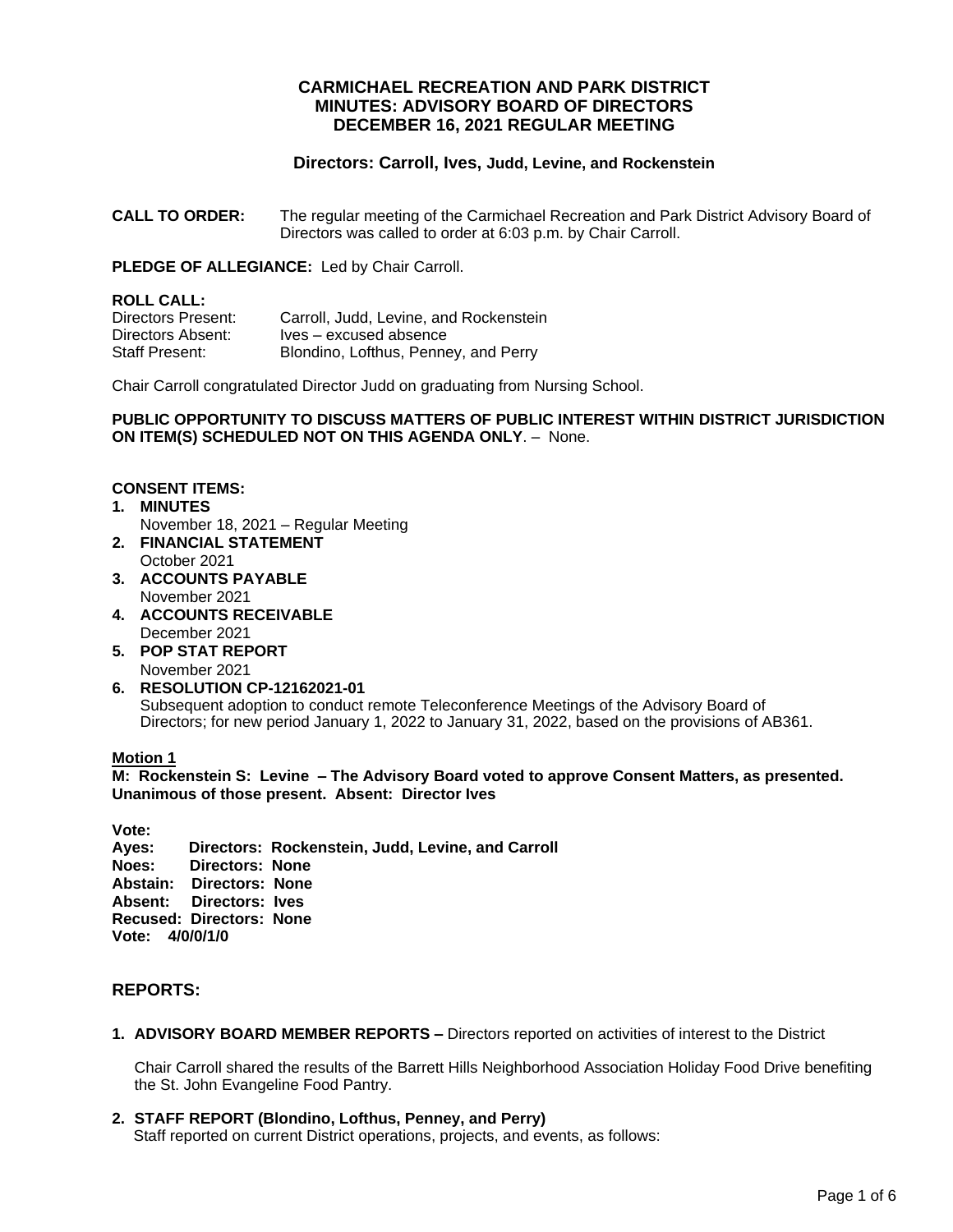#### **Maintenance Division**

*James Perry, Park Services Manager – Highlights from the Parks Division* 

### **Maintenance & Operations**

- Vandalism/Property Damage Staff performed the following:
	- Graffiti removal and Vandalism: Spent four at Del Campo removing graffiti and knocking down bike jumps/ramps. Del Campo has been an issue for the past couple of months. Staff has notified FEC for support as well as asked RSM Lofthus to reach out the DC High School for some assistance to curb this behavior. Staff will continue to monitor and address graffiti and vandalism as discovered. There has also been minor graffiti at Carmichael Park.
- Landscape/Grounds Staff performed the following:
	- $\circ$  Tree Lighting Event: Spent a nearly a week on preparation for the Annual Holiday Tree Lighting event.
	- o Lighting: Replaced and repaired several lights within Carmichael Park.
	- $\circ$  Tree Maintenance Removed two dead trees near Fair Oaks Blvd and performed clean-up from recent storms.
	- o Memorial Bench, Brick, Tree Program Installed two bricks at Sutter Jensen Community Park.
- Facilities Staff performed the following:
	- o Plumbing Replaced a faucet at the CP Vet's Hall and cleared a sewer back-up with Rapid First Plumbing and the Hydro Unit to clear it and the rest of the facilities at Carmichael Park; rebuilt the sink drain at CP Clubhouse; cleared a sewer back-up at La Sierra with a contractor to complete the work; located and repaired a water main leak at La Sierra, estimated completion - couple of weeks.
	- $\circ$  HVAC Installed an inducer fan motor and exterior gas valve on the unit in the LSCC 800 Wing.
	- $\circ$  Inspections Began first round of quarterly inspections; identity needs towards improvement.
	- $\circ$  Roofing Discovered multiple leaks at La Sierra which need to be addressed

# **Project Updates**

- CP Tennis Storage Bin and some picnic tables Staff worked with a local boy scout troop to paint these features.
- SJ Garfield House Landscaping Staff met with the Contractor to go over a few items; all plant material has been delivered; Contractor will begin work in the coming week.
- Veteran's Hall North room remodeling; Demolition began; electrical work to follow, then drywall.
- LSCC 800 Wing County General Services to schedule a general meeting with CRPD and interested parties to go over next steps.
- Fire Marshall Inspection Items identified requiring corrections, which will involve a lot of painting (red zones) and some specialty inspections and maintenance contractors.

#### **Recreation Division**

*Alaina Lofthus, Recreation Services Manager – Highlights from the Recreation Division:*

#### **Youth Development**

- KHO Currently have 35 children each week.
	- o Currently closed due to a positive COVID case (participant)
	- o Program will re-open on Monday with Winter Break Camp
- Tiny Tots Program has 14 children registered.

#### **Adult Sports**

- Pickleball Drop-in play at La Sierra average 25 players a day. Open Tues/Thurs from 9am 12pm
- Volleyball Fall leagues are finishing today. Taking registration for winter

#### **Youth Sports**

- Middle School Boys Basketball Currently running league games o 31 Teams between CRPD, OV, and Sunrise
- Registration for Pee Wee and Elementary Basketball started on 12/1
	- o Received over \$13,000 on that day from online registration
	- $\circ$  Elementary Basketball 139 children registered (Boys program is full)
	- o Pee Wee Basketball 61 children (Full)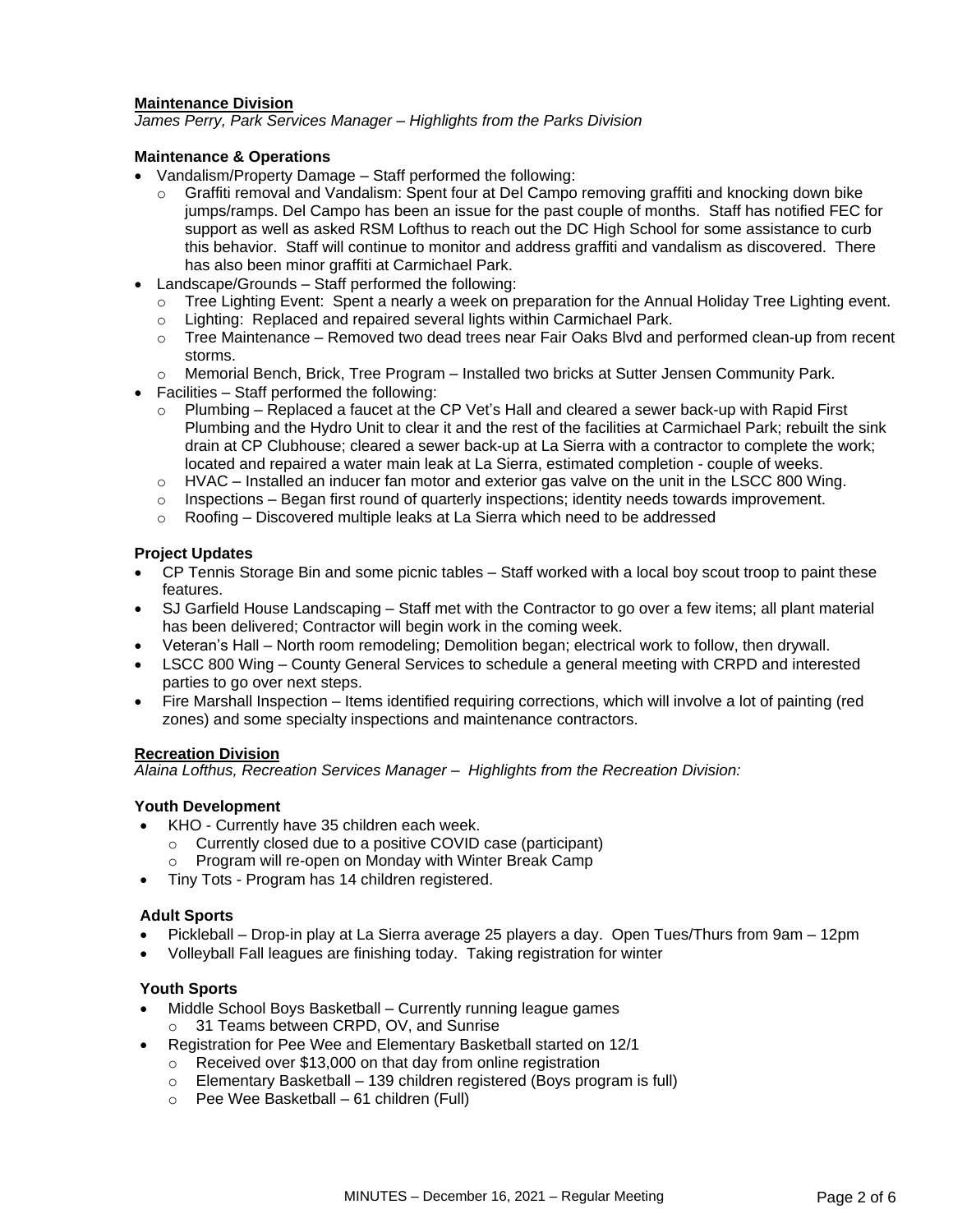### **Facility Rentals**

- Big and Small Gym Rentals from last meeting to now 36 (up 4 from 2019 excluded CMP and TRS)
- Clubhouse  $-6$  (up 3 from 2019)
- $VH 4$  (up 1 from 2019)
- JSH Only 1 (down 8 form 2019 Mostly Holiday Parties/Celebrations)

# **Community Garden**

- Plot members hybrid meeting, with gardeners, staff, and staff from the Sacramento CARES Mediation Program (California Lawyers for the Arts)
- Russian translation services were provided by the District for in-person meeting gardeners
- Meeting mainly focused on communication and fences
	- $\circ$  Communication between staff and gardeners themselves can all be improved, including translation for Russian speaking gardeners and representation from this contingency on the Garden Committee.
	- $\circ$  The need for a perimeter fence was discussed by all as well as working together on creative solutions to help make this happen.

#### **Events**

- Tree Lighting
	- o Wonderful turnout with lots of families with young children
	- o River City Concert Band performance was excellent
	- $\circ$  Lights came on and snow fell New lights were bright!
	- o Light tower rentals definitely improved the event
	- $\circ$  Thank you to Chair Carol for Emceeing the event and all Directors who attended
	- o Thank you to Kiwanis Club of Carmichael for Kids Craft Donation and Volunteers working the booth
	- $\circ$  Thank you to all staff Maintenance, Recreation, and Admin for helping create and run the event.

# **Administration Services Division**

#### *Ingrid Penney, Administrative Services Manager – reported on program area*

#### **Budget/Finance**

• Staff has started work on the FY2022-23 Budget, updating program descriptions. We have a head start in forecasting estimated year end ahead of and part of preparation of the mid-year review which will come before you in February.

#### **Contracts**

- Administrative support for various contracts contract review, checking for completion and insurance documents.
- MOU with Project Lifelong.
- BambooHR software license agreement Onboarding and Time Tracking Software.
- SMUD Agreement for the Shine Grant.
- Drafted sample contract for consulting services.

#### **IT**

Internet access: Last month we reported that Internet access was coming to the Vets Hall to provide support for the Tiny Tots staff and Rentals in the hall and north room. Also, after nearly a year of planning, Internet access also through COMCAST was finally installed in the Garfield House. This solution provided an affordable option addressing our needed bandwidth and saving the District the cost of installation. Initially, staff received quotes of up to \$40k from competing carriers. Having this access will support rentals and events at the house and as well as access in the park grounds.

#### **HR**

- Administrative support for recruitment, screening, and personnel set up for recreation and park positions.
- Minimum Wages goes up from \$14/hour to \$15/hour, effective January 1, 2022. The increase will affect the salaries for both full time and part time positions and has already been included in the Budget. For full time positions it represents an additional COLA. The minimum wage increase of 7% had an impact on the salary threshold for exempt positions which is double the rate or \$30/hour. In response, you approved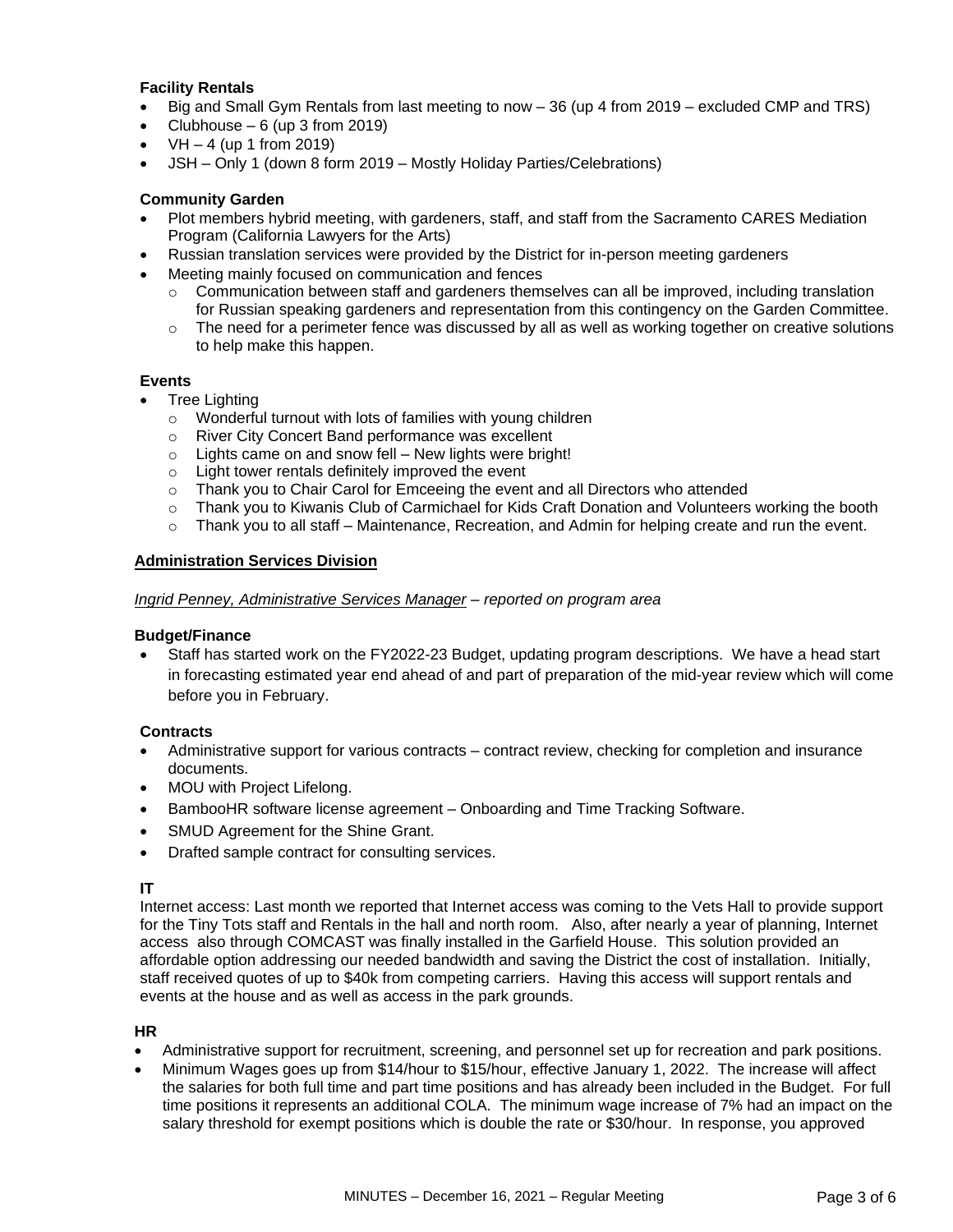3.5% last July and the remaining % amount up to the 7% on January 1 across the board. Staff has prepared the documents to implement the new rates.

• BambooHR – We're excited about this cloud-based software which will integrate our HR functions, helping us enter, track, and manage HR data, beginning with recruitment, onboarding process, and management of the personnel file. We also will use the software for time tracking, eliminating the needs for timeclocks and manual calculations.

I set up the initial CRPD account with common and unique fields and account access levels for the admin support staff that will be assisting with migration of data. Today, we held the Introductory Meeting between BambooHR and the CRPD Implementation team. Our team has at least one representative from each Division. Our goal is to complete implementation by 1/20/2022.

### **Monthly Training topics include:**

- CAPRI Webinar Series General Liability Case Scenario Training, 12/1
- Annual Employment Law Update, review of new laws and updates, 12/1
- Sexual Harassment Prevention and Other EEO Issues Supervisors, mandated training pursuant to Government Code 12950.1, 12/7
- Employee Coaching 101, Skills needed to coach and work with Employees,12/8

#### *Mike Blondino, District Administrator –Report*

- **Districtwide Staff meeting** 12/17@9 am; lunch to follow @ 11:30am
- **Future Funding** The Ad-hoc Committee and managers had a follow up meeting with Jon Isom on Dec  $15<sup>th</sup>$ .
	- o We have a list of Ambassadors and Stakeholders
	- o The Ad hoc Committee and Jon are working on a PP presentation for stakeholders. We need to refine a few items before we show it to the AB and then Stakeholders
	- $\circ$  Reviewed the project prioritization spreadsheet and will be revamping it over the next week
	- o Next meeting with Jon Isom will be January 26th
- **Garfield House Opening Event** We would like to hold an opening event in the March/April 2022 to publicize the Garfield House. We're forming a group to work together to host the event. We would like 2 Advisory Board members to be in the group. Who is interested?
- **Salary and Benefit Compensation Study –** We have drafted the Request for Proposal that will be released on January  $4<sup>th</sup>$ . The goal is to have an agreement to the Advisory Board in February and a report done by early April. That report will be presented to the Advisory Board at the April or May meeting.
- **Staffing –** We continue to look towards re-funding 2 full-time positions in early 2022, but will waiting for the first half of the property tax income to help make that decision.

#### • **Community Outreach**

- o **Kiwanis** Their See's Candy sales and Toy Drive continues at the H&R Block at Bel Air Shopping Center.
- o **CID meetings**  A new security patrol company, Sacramento Protection Services (SPS) will begin on January 1. They patrol other PBIDS in the area. The new Executive Director Rebekah Evans has started and is shadowing the current ED this month.
- o **Parks Foundation** –The Parks Foundation is working on a Membership Program to raise awareness on what they do and to help raise funds for projects/programs.
- o **Carmichael Water** In January, we plan to share a Proposed Agreement for a test well at O'Donnell Heritage Park. We are working with several County departments for review.
- o **Prop 68 Update** Final inspection took place with State rep and PSM Perry. Next step is getting our \$204,000 check.
- o **Shine Grant**  Great news… we are one of the recipients of the SMUD Shine Grant, funding replacement of all the windows in the Vets Hall. The order has been placed. Great teamwork by the entire team to make this happen.
- o **Look Ahead –** Reviewed with Advisory Board.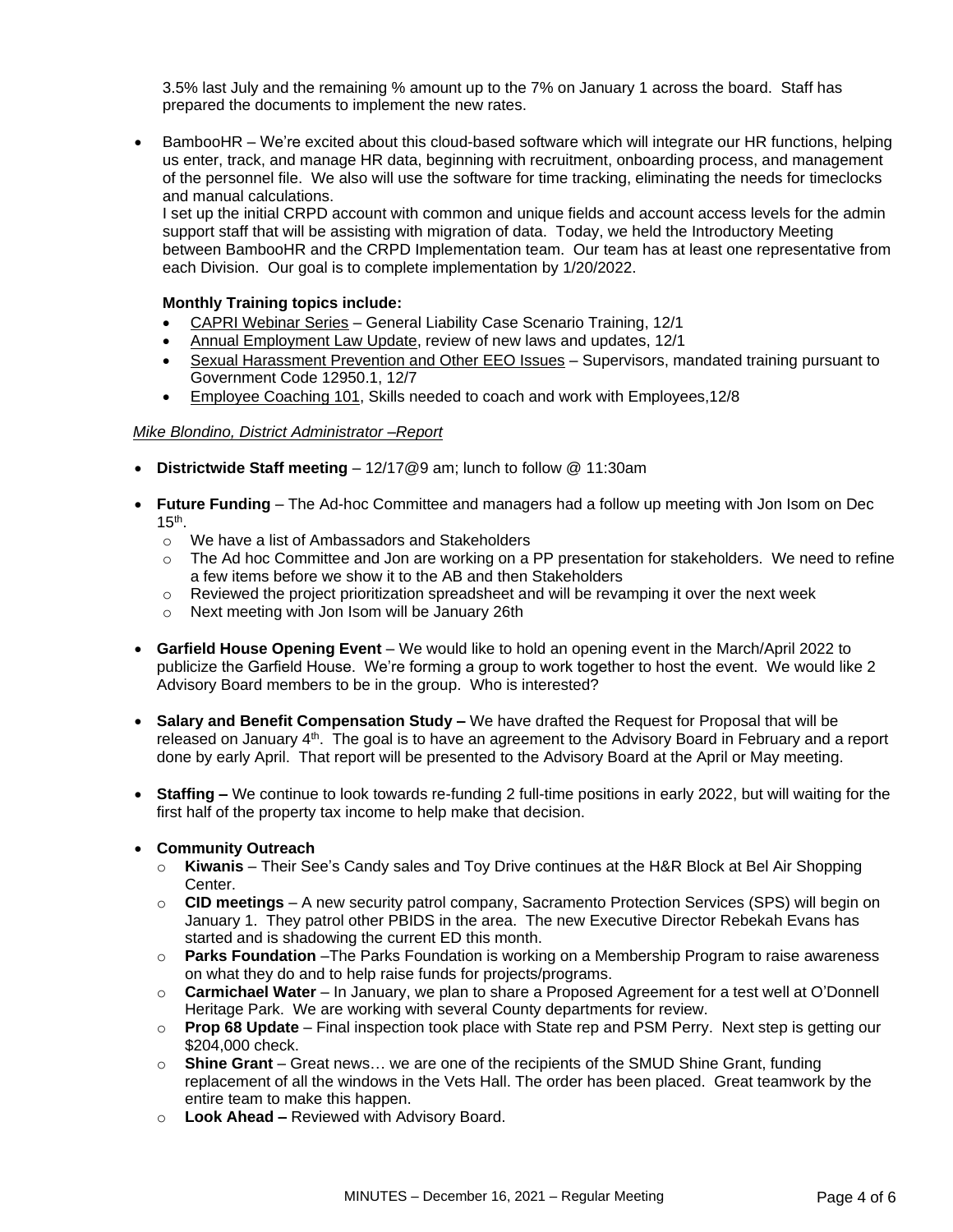# **ACTION ITEMS:**

#### **1. MEMORANDUM OF UNDERSTANDING (MOU) – PROJECT LIFELONG**

RSM made a presentation and recommendation to approve a MOU between the Carmichael Recreation and Park District, Carmichael Parks Foundation (CPF), and Project Lifelong (PL) to offer a youth skateboarding program effective February 1, 2022, in the amount of \$3.154, with 1,577 to be reimbursed by the CPF; delegate authority to the District Administrator to sign the MOU.

Following the presentation, the item was discussed by the Advisory Board and then opened for public comment. After discussion, questions, and comments, the following motion was made:

**Motion 2**

**M: Rockenstein S: Judd – The Advisory Board voted to approve the amended MOU between the Carmichael Recreation and Park District (CRPD), Carmichael Parks Foundation (CPF), and Project Lifelong (PL) to offer a youth skateboarding program effective February 1, 2022; MOU updated to reflect payment of the program cost of \$3,154 with \$1,577 to be reimbursed by the CPF; delegating authority to the District Administrator to sign the MOU, as amended. Unanimous of those present. Absent: Director Ives**

**Vote:** 

**Ayes: Directors: Rockenstein, Levine, Judd, and Carroll Noes: Directors: None Abstain: Directors: None Absent: Directors: Ives Recused: Directors: None Vote: 4/0/0/1/0**

**2. SUTTER JENSEN COMMUNITY PARK – GARFIELD HOUSE LANDSCAPING PROJECT** 

Administrator Blondino made a presentation and recommendation to approve use of funds allocated for the O'Donnell Heritage Park towards a concrete patio, walkway and retaining wall as part of the Garfield House Landscaping Project.

Following the presentation, the item was discussed by the Advisory Board and then opened for public comment. After discussion, questions, and comments, the following motion was made:

#### **Motion 3**

**M: Rockenstein S: Judd – The Advisory Board voted to approve the Facility Committee and Staff recommendation to use funds allocated for the O'Donnell Heritage Park towards a concrete patio, walkway and retaining wall as part of the Garfield House Landscaping Project; reconsider the O'Donnell trail for the FY2022-23 CIP program, as presented. Unanimous of those present. Absent: Director Ives**

**Vote: Ayes: Directors: Judd, Levine, Rockenstein, and Carroll Noes: Directors: None Abstain: Directors: None Absent: Directors: Ives Recused: Directors: None Vote: 4/0/0/1/0**

#### **3. PROPOSED JOB TITLE AND DESCRIPTION UPDATE**

ASM Penney made a presentation and recommendation based on the Staffing Assessment to approve reclassification of the Secretary/Receptionist positions to Customer Service Representative; to update the job description and reporting relationship.

Following the presentation, the item was discussed by the Advisory Board and then opened for public comment. After discussion, questions, and comments, the following motion was made: